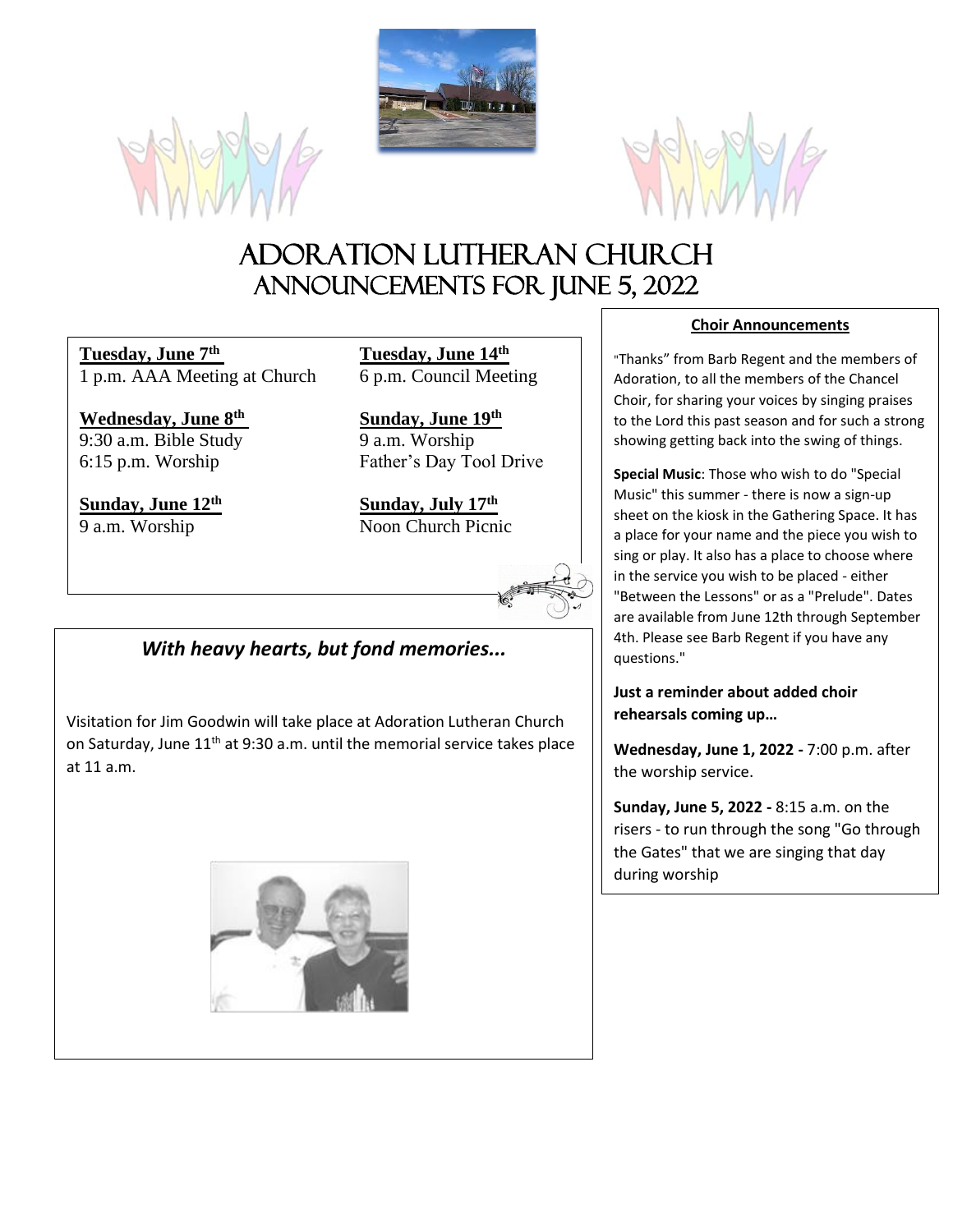#### **Adoration "Summer School"**

Digging Deeper into Revelation

Sundays starting June 12th after Worship

After our Easter season of Revelation sermons, join Pastor Matt for an in-depth look at even the messy parts of the book of Revelation!

We'll use Barbara Rossing's book, Journeys Through Revelation. Copies can be ordered through Adoration- \$10 each.

Sign-up available in the Gathering Space



Sign-up now for **VBS** together with St. Stephen the Martyr

Monumental Adventure: Celebrating God's Greatness 6-8 p.m. June 28-29-30 (Dinner not included)

Crafts! Fun games! Exciting Bible Stories!

Want to volunteer to help? E-mail Patti Nelson from SSM (plbnelson@gmail.com)

Sign-up forms available in the Gathering Space or Online at:

https://www.ssmelca.org/events/vacation-bible-school/



#### Mark your calendars! Adoration will be holding its annual Father's Day Tool Drive to benefit Milwaukee Habitat for Humanity on Sunday, June 19th. Donations of new or gently used tools are greatly appreciated. (Ex shovels, rakes, hand tools, painting supplies) Don't have tools to spare or time to purchase new? Cash donations will also be accepted.



# **We Can't Wait!**

The church picnic will be on Sunday, July 17, 2022, starting at Noon. We welcome St. Paul's to join us! More information to follow in the future!



### **Summer 2022 Directory**

We will be publishing a Summer Directory at the end of June, so if you have any changes to be made to names, address, phone number(s) and email address(es), please send an email to adorationlutheran@gmail.com by Sunday, June 12th or call the church office. If you wish to add or change an existing picture, please be sure to email a clear copy in .JPEG or .PNG format.



Help us keep you in the know and our records up-to-date by providing us with changes to your contact information (including address, phone number(s), email address(es), etc.), changes in your household (ex: child moved out), changes in marital status and so forth.

\*Also, if you know someone who should be added to our email and/or mailing lists, please let us know by sending an email to the church office at: adorationlutheran@gmail.com or by calling 414.281.0414 during office hours.

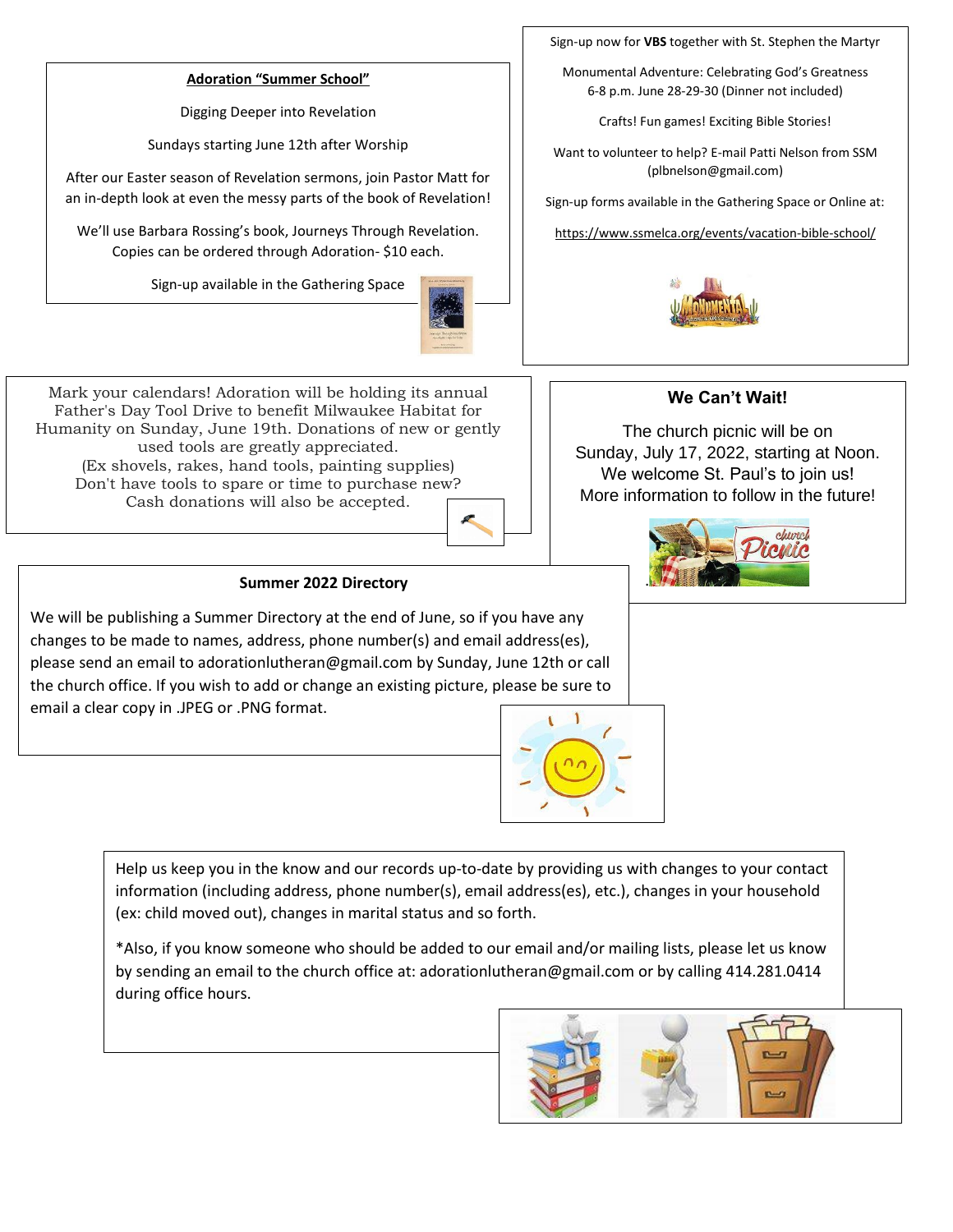**DID YOU KNOW? Adoration has been a Reconciling in Christ (RIC) Congregation since 2001! June marks the beginning of Pride Month--our Synod RIC Team invites all congregations to join in worship this week!**





(Phone: 414.281.9368)